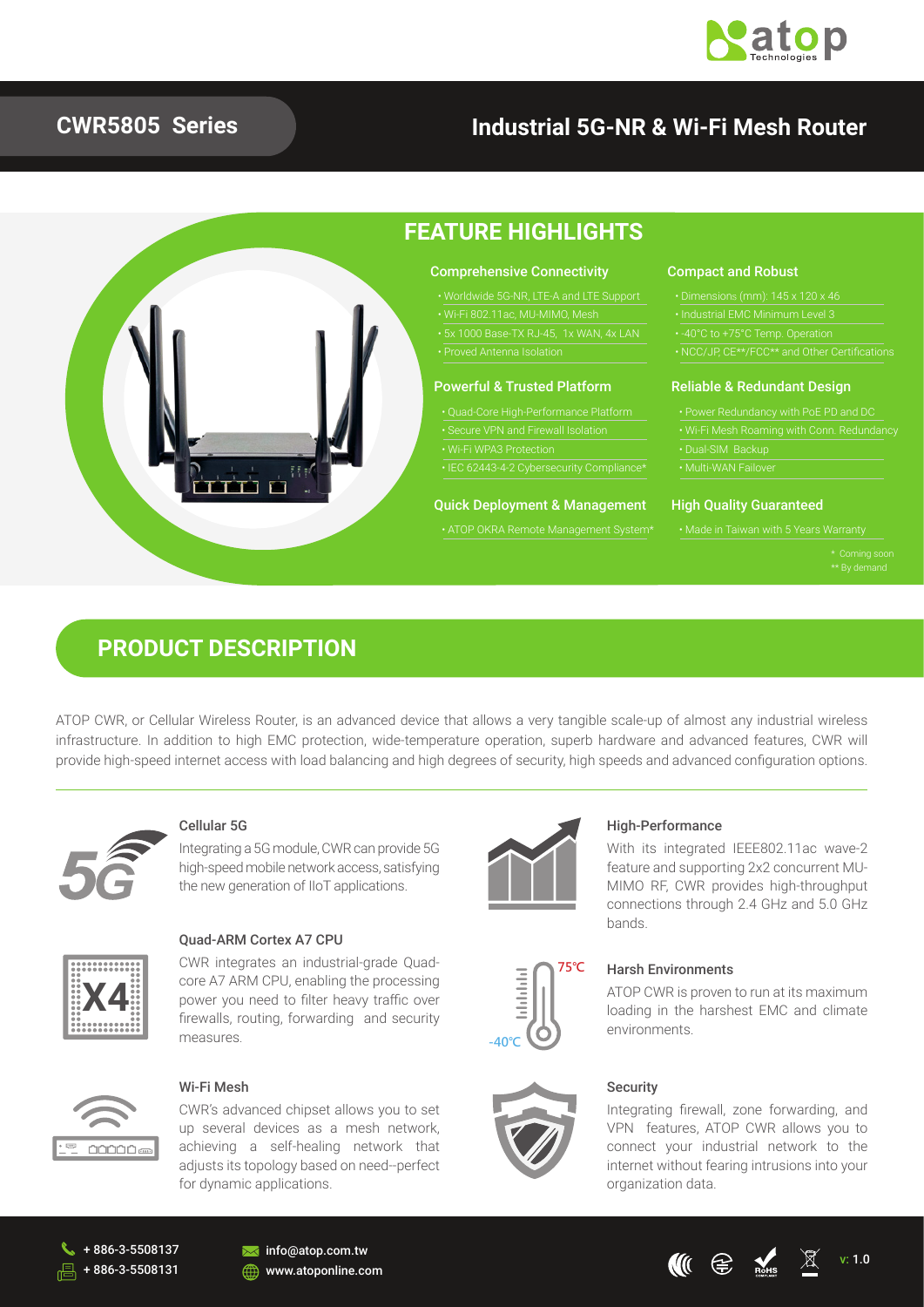

## **APPLICATION**



### As a Wi-Fi DBDC Router

CWR5805's simplest operating mode is as a router/access point. Use it to connect to the internet through your broadband provider via PPPoE, Static IP or DHCP and provide Internet connection to Wi-Fi and wired clients. With CWR you can define your own wireless access policy and set up a Firewall and VPN connection based on your needs .

#### As a Wi-Fi Mesh Primary Router

CWR5805 is designed to act as a mesh router or as a mesh node, and the configuration of one or both radios to work in mesh mode takes barely any time. No more fussing with topology changes or complicated wiring! With Wi-Fi mesh, all nodes can communicate with each other and the transmission paths are dynamically adjusted if a change in signal strength or topology is detected. So, even if a device is temporarily unaccessible due to interference or position, the network will still work perfectly. Mesh functionality can be combined with all other features of CWR5805.





### As a Cellular/Wired/Wi-Fi Router

CWR5805 allows you to easily set up a mesh Wi-Fi Router environment for providing broadband access to all users, in static or dynamic environments. Perfect for deployment on mass transit vehicles, CWR can access the internet via PPPoE, Wi-Fi and Cellular at the same time and provide smart traffic adjustment. The advanced dual-SIM configuration and hot-swappable design guarantees seamless 5G/4G connectivity throughout an entire shift.

Finally, these wide-ranging features are all enclosed in a rugged fanless design with operation temperatures from -40ºC up to +75ºC, to suit applications in any environment.

v: 1.0

**M** info@atop.com.tw **WWW.atoponline.com**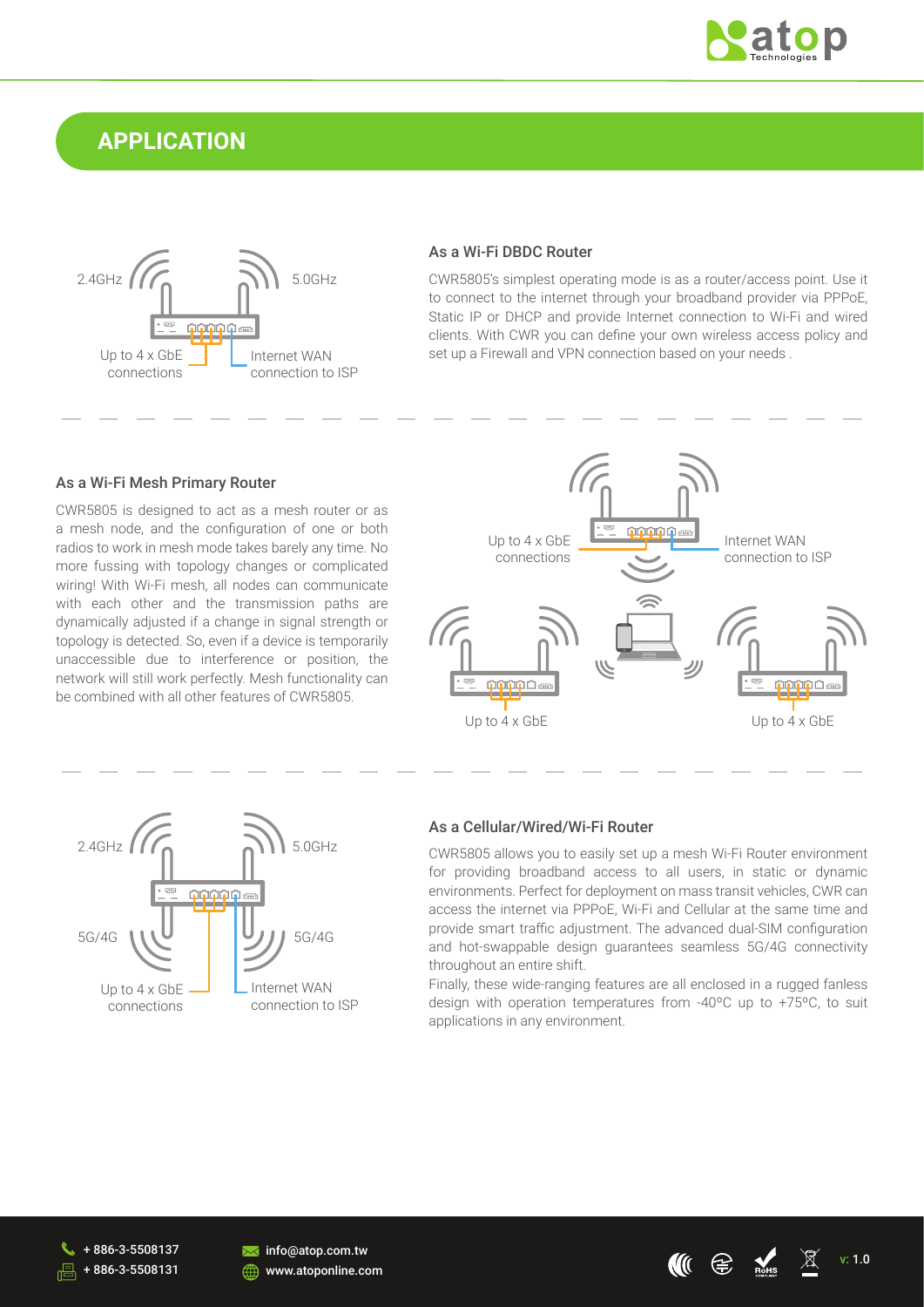

v: 1.0

 $\boxed{\boxtimes}$ 

**MICE** 

## **DIMENSIONS & LAYOUT**





**M**info@atop.com.tw **WWW.atoponline.com**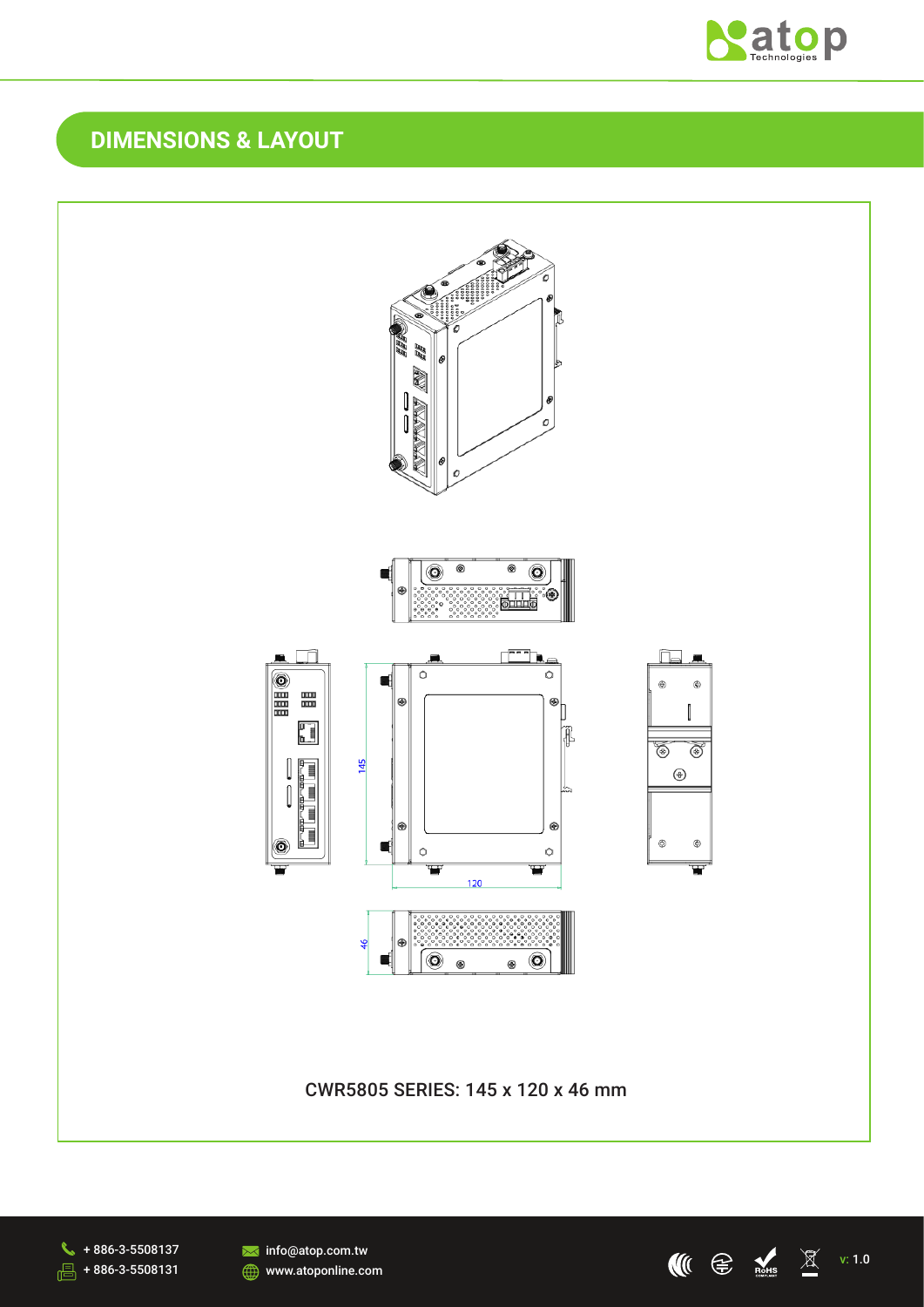

VIII (C Modes X v: 1.0

# **SPECIFICATIONS**

| <b>Hardware Specifications</b>    |                          |                                                                                                          |                                         |  |  |
|-----------------------------------|--------------------------|----------------------------------------------------------------------------------------------------------|-----------------------------------------|--|--|
| Model Name                        | <b>CWR5805</b>           |                                                                                                          |                                         |  |  |
| <b>SOC</b>                        |                          |                                                                                                          |                                         |  |  |
| CPU                               | ARM Cortex A7, Quad-Core |                                                                                                          |                                         |  |  |
| <b>Cellular Interface - 5G/4G</b> |                          |                                                                                                          |                                         |  |  |
| Standard                          | 5G NR/LTE                |                                                                                                          |                                         |  |  |
|                                   | 4G<br>5G                 |                                                                                                          | LTE Cat6                                |  |  |
|                                   |                          |                                                                                                          | 5G-NR SA & NSA                          |  |  |
|                                   |                          |                                                                                                          | 4G                                      |  |  |
|                                   |                          | <b>FDD</b>                                                                                               | B1/B3/B5/B7/B8/B20/B28/B32              |  |  |
|                                   | EU Ver.                  | <b>TDD</b>                                                                                               | B38/B40/B41                             |  |  |
|                                   |                          | <b>WCDMA</b>                                                                                             | B1/B3/B5/B8                             |  |  |
|                                   |                          | GNSS                                                                                                     | GPS/GLONASS/BeiDou/Galileo              |  |  |
|                                   | US Ver.                  | <b>FDD</b>                                                                                               | B2/B4/B5/B7/B12/B13/B25/B26/B29/B30/B66 |  |  |
|                                   |                          | <b>TDD</b>                                                                                               | <b>B41</b>                              |  |  |
|                                   |                          | <b>WCDMA</b>                                                                                             | B2/B4/B5                                |  |  |
| Frequency Bands                   |                          | GNSS                                                                                                     | GPS/GLONASS/BeiDou/Galileo              |  |  |
|                                   | 5G (Global)              |                                                                                                          |                                         |  |  |
|                                   | 5G NR                    | 5G Reframed Sub6:<br>n1/ n2/ n3/ n5/ n7/ n8/ n12/ n20/ n28/ n41/ n66/ n71/<br>New Sub6: n77/n78/n79      |                                         |  |  |
|                                   | LTE-FDD                  | B1/ B2/ B3/ B4/ B5/ B7/ B8/ B12/ B13/ B14/ B17/ B18/ B19/ B20/<br>B25/ B26/ B28/ B29/ B30/ B32/ B66/ B71 |                                         |  |  |
|                                   | LTE-TDD                  | B34/ B38/ B39/ B40/ B41/ B42/ B46/ B48                                                                   |                                         |  |  |
|                                   | <b>WCDMA</b>             | B1, B2, B3/9, B4, B5/6/19, B8                                                                            |                                         |  |  |
|                                   | GNSS                     | GPS                                                                                                      |                                         |  |  |

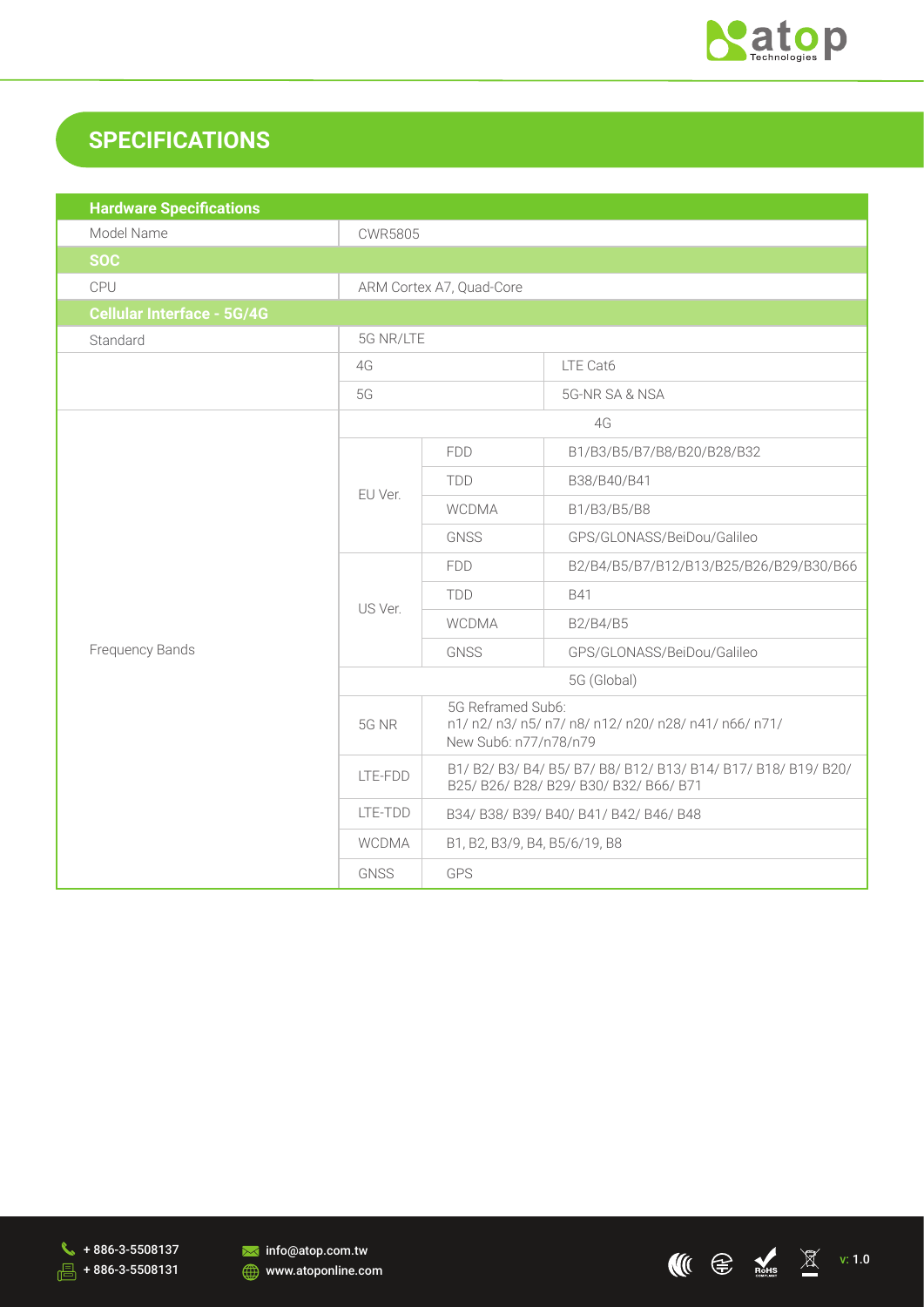

 $\left(\begin{matrix} \mathbb{U} & \mathbb{Q} & \mathbb{W} \end{matrix}\right)$  is the set of  $\mathbb{X}$  v: 1.0

| <b>Network Interfaces/Connectivity</b> |                                                                                                  |                                                                                        |                    |  |  |  |
|----------------------------------------|--------------------------------------------------------------------------------------------------|----------------------------------------------------------------------------------------|--------------------|--|--|--|
| Wi-Fi                                  | 802.11ac wave 2(5GHz), 802.11a/b/g/n(2.4GHz/5GHz)<br>MU-MIMO 2x2 (2 streams)<br>Wi-Fi Mesh ready |                                                                                        |                    |  |  |  |
|                                        | Standard                                                                                         | IEEE 802.3 for 10BaseT<br>IEEE 802.3u for 100BaseT(X)<br>IEEE 802.3ab for 1000BaseT(X) |                    |  |  |  |
| Ethernet ports                         | Ports                                                                                            | 5x 10/100/1000 BASE-TX RJ-45<br>$1 \times WAN$<br>$4 \times$ LAN                       |                    |  |  |  |
| <b>Antennas</b>                        |                                                                                                  |                                                                                        |                    |  |  |  |
|                                        | 2x SMA(M) antennas<br>4G                                                                         |                                                                                        |                    |  |  |  |
| Cellular                               | 5G                                                                                               |                                                                                        | 4x SMA(M) antennas |  |  |  |
| Wi-Fi                                  | 2x SMA(M) antennas                                                                               |                                                                                        |                    |  |  |  |
| <b>Watchdog</b>                        |                                                                                                  |                                                                                        |                    |  |  |  |
| Hardware WD Reset                      | Yes                                                                                              |                                                                                        |                    |  |  |  |
| <b>External IO Interfaces</b>          |                                                                                                  |                                                                                        |                    |  |  |  |
| Default/Reset Button                   | 1 key                                                                                            |                                                                                        |                    |  |  |  |
| SIM card slots                         | Push-pull SIM card Holders (max. available 2 slots)                                              |                                                                                        |                    |  |  |  |
| SD Slot                                | 1x micro-SD slot                                                                                 |                                                                                        |                    |  |  |  |
| <b>LED Indicators</b>                  |                                                                                                  |                                                                                        |                    |  |  |  |
| LEDs                                   | PWR, 2.4GHz Wi-Fi, 5.0 GHz Wi-Fi, LAN, WAN, 5G/4G Signal                                         |                                                                                        |                    |  |  |  |
| <b>Power</b>                           |                                                                                                  |                                                                                        |                    |  |  |  |
| Voltage Input                          | DC Power: $12 \sim 48V$                                                                          |                                                                                        |                    |  |  |  |
| Consumption                            | < 20W                                                                                            |                                                                                        |                    |  |  |  |
| Redundancy                             | Yes, PoE Model, Option for PoE or DC Input                                                       |                                                                                        |                    |  |  |  |
| Connector                              | 3-pin Terminal block                                                                             |                                                                                        |                    |  |  |  |
| Reverse polarity protection            | Yes                                                                                              |                                                                                        |                    |  |  |  |
| PoE                                    | PoE PD, 802.3at, Mode A, @LAN4                                                                   |                                                                                        |                    |  |  |  |
| <b>Mechanicals</b>                     |                                                                                                  |                                                                                        |                    |  |  |  |
| Casing material                        | Metal housing                                                                                    |                                                                                        |                    |  |  |  |
| Dimension $L \times W \times H$ (mm)   | 145 x 120 x 40                                                                                   |                                                                                        |                    |  |  |  |
| Weight (g)                             | 726                                                                                              |                                                                                        |                    |  |  |  |
| Installation                           | DIN-Rail or Wall-Mount (optional kit)                                                            |                                                                                        |                    |  |  |  |
| Ingress Protection Rating              | IP30 protection                                                                                  |                                                                                        |                    |  |  |  |
| <b>Environment limits</b>              |                                                                                                  |                                                                                        |                    |  |  |  |
| <b>Operating Temperature</b>           | -40°C to +75°C (-22°F to +158°F)                                                                 |                                                                                        |                    |  |  |  |
| Storage Temperature                    | -40°C to +85°C (-40°F to +185°F)                                                                 |                                                                                        |                    |  |  |  |
| Ambient Relative Humidity              | 5% to 95% RH, (non-condensing)                                                                   |                                                                                        |                    |  |  |  |

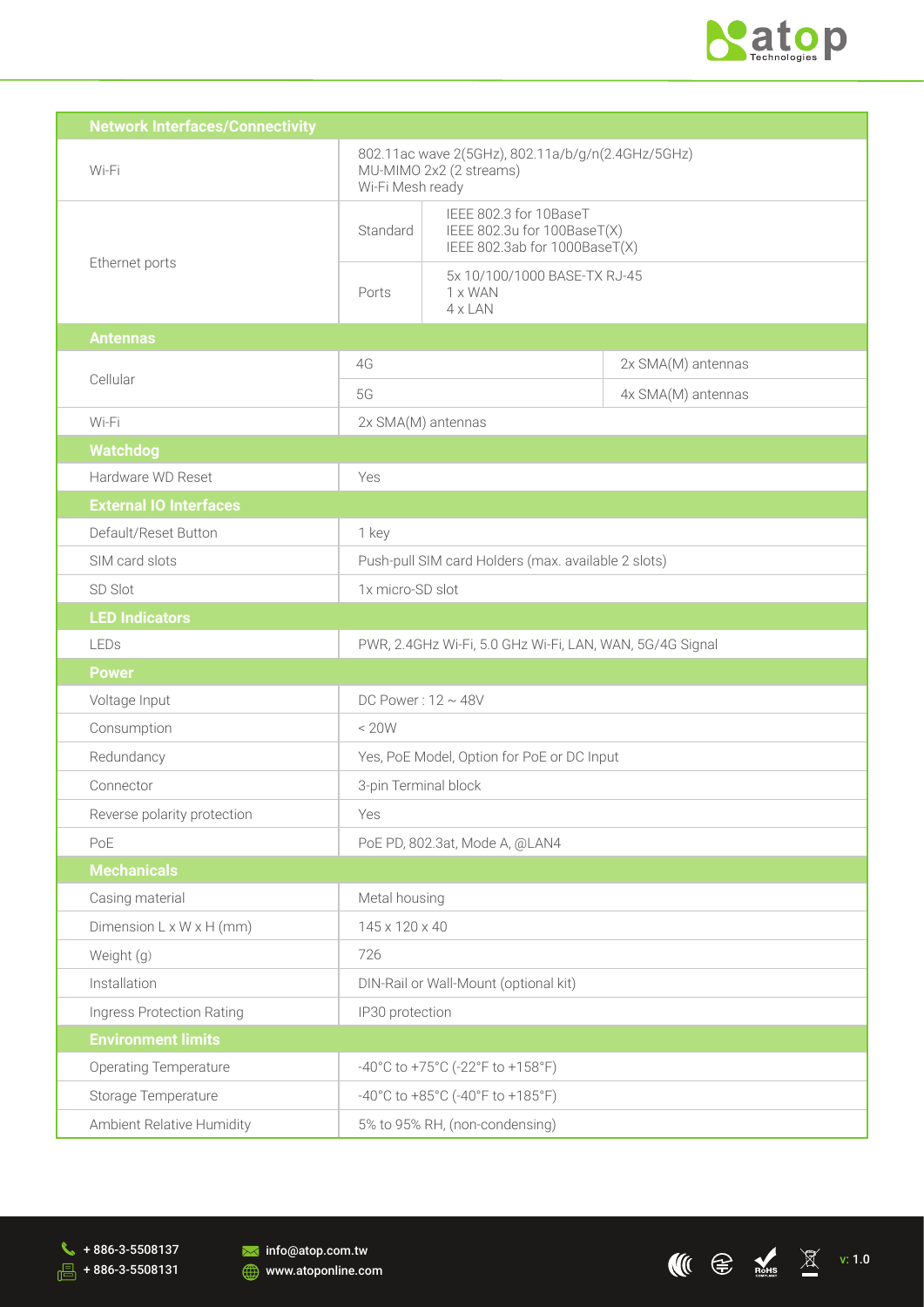

 $\left(\begin{matrix} \mathbb{U} & \mathbb{Q} & \mathbb{W} \end{matrix}\right)$  is the set of  $\mathbb{X}$  v: 1.0

| <b>Software Specifications</b>     |                                                      |  |
|------------------------------------|------------------------------------------------------|--|
| <b>Internet Connection</b>         |                                                      |  |
| Access                             | <b>APN</b>                                           |  |
| Authentication                     | CHAP/PAP/Auto                                        |  |
| <b>Network</b>                     |                                                      |  |
| IPv4/IPv6                          | <b>DHCP</b> server                                   |  |
|                                    | DHCP Client/Static IP/PPPoE                          |  |
| <b>Connection Protocol/Service</b> | Telnet, SSH, TFTP/SFTP, Http, Https, SNMP            |  |
| <b>Industrial Protocol</b>         | NTP, DNS, 802.1Q VLAN, QoS, VRRP, MQTT               |  |
| <b>Security</b>                    |                                                      |  |
|                                    | Access control list (ACL)                            |  |
| Firewall                           | Port Forwarding                                      |  |
|                                    | Attack Prevention (Inserted after Port forwarding)   |  |
| <b>VPN</b>                         | IPSEC, OPEN-VPN, LT2P, PPTP                          |  |
| <b>Reliability</b>                 |                                                      |  |
| Cellular Backup                    | Dual SIM auto-switch                                 |  |
| <b>WAN Backup</b>                  | Cellular and Ether WAN redundancy                    |  |
| Schedule operation                 | Schedule control of application                      |  |
| <b>WLAN</b>                        |                                                      |  |
| Wi-Fi Connection                   | AP (802.11 a/b/g/n/ac), Mesh                         |  |
| Wi-Fi Security                     | OWE/WPA-PSK/WPA2-PSK/WPA3-PSK (SAE)                  |  |
| <b>Management</b>                  |                                                      |  |
| System Configuration               | WEB, Telnet, SSH                                     |  |
| Firmware upgrade                   | WEB, TFTP                                            |  |
| System Log                         | Log data to Local memory, remote logger, local flash |  |
| SNMP                               | SNMP v1/v2/v3                                        |  |
| Diagnostics                        | Ping, Traceroute, Nslookup                           |  |
| Remote Management                  | ATOP OKRA remote management system                   |  |
| <b>Statistics</b>                  |                                                      |  |
| Statistics                         | Memory, Mobile, WAN, Wireless, LAN                   |  |



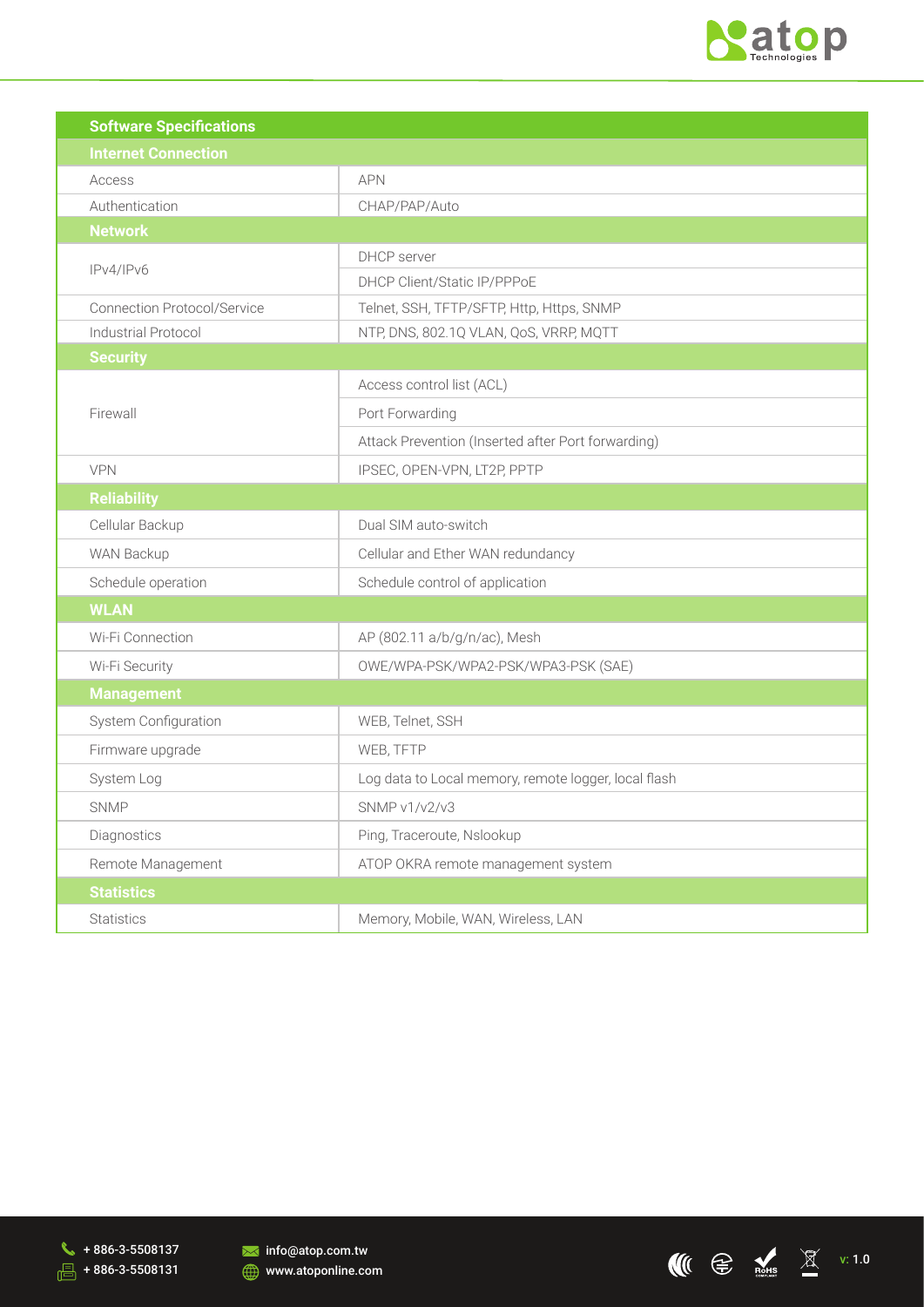

**VII**  $\bigoplus$  **M**<sub>is</sub>  $\overline{\mathbb{X}}$  v: 1.0

# **REGULATORY APPROVALS**

| <b>Regulatory Approvals</b> |                                                                                                                                                                                                                                                                                   |                                    |                                                                     |                                |
|-----------------------------|-----------------------------------------------------------------------------------------------------------------------------------------------------------------------------------------------------------------------------------------------------------------------------------|------------------------------------|---------------------------------------------------------------------|--------------------------------|
| Safety                      | UL/IEC 62368-1, IEC60950-1, EN62368-1                                                                                                                                                                                                                                             |                                    |                                                                     |                                |
| <b>EMC</b>                  | EN55032, EN61000-6-4, EN55024, EN61000-6-2, FCC Part 15B, FCC Part 18                                                                                                                                                                                                             |                                    |                                                                     |                                |
| Cellular                    | EN301489-1/-17/-52, EN301908-1 RSE for LTE, EN301908-1 RSE for WCDMA, EN301511<br>for GSM, EN301908-25 for 5G NR RF, EN301489-1/-52 for 5G NR EMC, Part 24E/27L/27H<br>for WCDMA, Part 22H/24E/27L/27H/27F/27M/90R for LTE, Part 22/24/27 for 5G NR FR1,<br>Part 30 for 5G NR FR2 |                                    |                                                                     |                                |
| Wi-Fi                       | EN300328 for WIFI b/g/n 2.4G, EN301893 for WIFI a/n/ac 5G, EN62311 MPE Report,<br>Part 15C for 2.4G b/g/n, Part 15E for 5G B1/B4 a/n/ac                                                                                                                                           |                                    |                                                                     |                                |
| <b>Test</b>                 |                                                                                                                                                                                                                                                                                   | <b>Item</b>                        | <b>Value</b>                                                        | <b>Level</b>                   |
| IEC 61000-4-2               | <b>ESD</b>                                                                                                                                                                                                                                                                        | Contact Discharge<br>Air Discharge | $±6$ KV<br>±8KV                                                     | 3<br>3                         |
| IEC 61000-4-3               | <b>RS</b>                                                                                                                                                                                                                                                                         | Enclosure Port                     | 10 (V/m), 80-1000MHz<br>3 (V/m), 1.4-2.0GHz<br>10 (V/m), 2.0~2.7GHz | 3<br>3<br>3                    |
| IEC 61000-4-4               | <b>EFT</b>                                                                                                                                                                                                                                                                        | DC Power Port<br>Signal Port       | ±2.0KV@ 5.0kHz<br>±1.0KV @ 5.0kHz                                   | $\ensuremath{\mathsf{3}}$<br>3 |
| IEC 61000-4-5               | Surge                                                                                                                                                                                                                                                                             | DC Power Port<br>Signal Port       | Line-to-Line ±1KV<br>Line-to-Earth +2KV<br>Line-to-Earth ±2.0KV     | 3<br>3<br>3                    |
| IEC 61000-4-6               | CS                                                                                                                                                                                                                                                                                | DC Power Port<br>Signal Port       | 10V, 150KHz to 80MHz, 80%AM<br>10V, 150KHz to 80MHz, 80%AM          | 3<br>3                         |
| IEC 61000-4-8               | PFMF                                                                                                                                                                                                                                                                              | Enclosure                          | 30A/m (r.m.s), 50Hz or 60Hz                                         | $\overline{4}$                 |
| Shock                       | IEC 60068-2-27                                                                                                                                                                                                                                                                    |                                    |                                                                     |                                |
| Drop/Freefall               | IEC 60068-2-32                                                                                                                                                                                                                                                                    |                                    |                                                                     |                                |
| Vibration                   | IEC 60068-2-64                                                                                                                                                                                                                                                                    |                                    |                                                                     |                                |
| Others                      | RoHS, including 2015 amendment<br><b>RFACH</b><br><b>Conflict Mineral Free</b>                                                                                                                                                                                                    |                                    |                                                                     |                                |
| Warranty                    | 5 years                                                                                                                                                                                                                                                                           |                                    |                                                                     |                                |